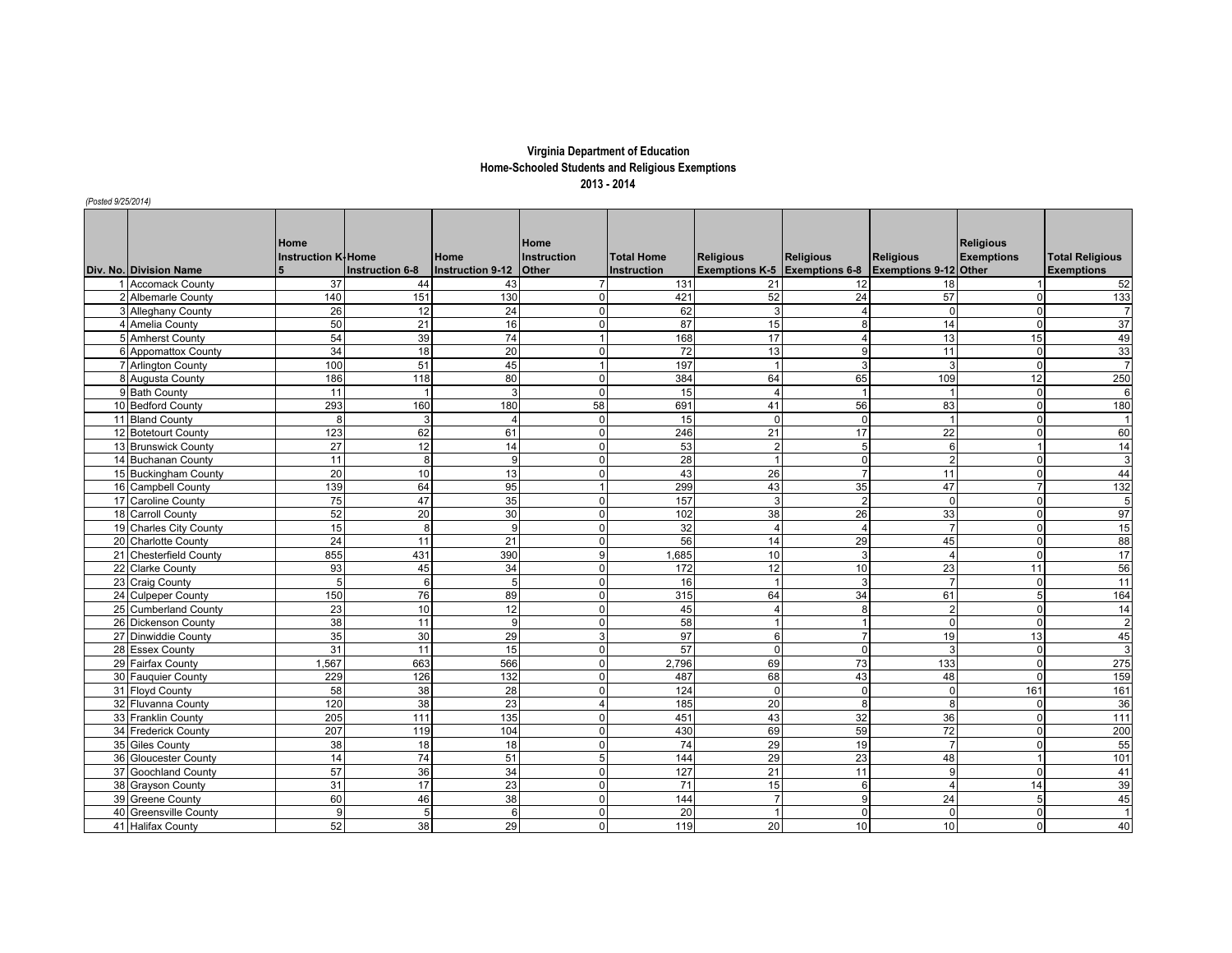| 42 Hanover County<br>254<br>138<br>167<br>$\overline{0}$<br>559<br>39                                         | 41              | 50              | $\mathbf 0$    | 130            |
|---------------------------------------------------------------------------------------------------------------|-----------------|-----------------|----------------|----------------|
| 393<br>$\overline{0}$<br>43 Henrico County<br>194<br>184<br>1 <sup>1</sup><br>772                             | $\mathbf 0$     | $\Omega$        | 44             | 44             |
| 67<br>54<br>55<br>176<br>$\overline{24}$<br>44 Henry County<br>$\overline{0}$                                 | 24              | 60              | $\mathbf 0$    | 108            |
| 10<br>45 Highland County<br>3<br>3<br>$\overline{0}$<br>3<br>$\overline{4}$                                   | 5               | $\overline{4}$  | $\mathbf 0$    | 12             |
| 112<br>$\overline{0}$<br>257<br>5 <sup>1</sup><br>46 Isle of Wight County<br>80<br>65                         | 3               | 10              | $\mathbf 0$    | 18             |
| 383<br>55<br>48 King George County<br>195<br>105<br>82<br>$\overline{1}$                                      | 34              | 41              | $\mathbf 0$    | 130            |
| 33<br>$\overline{22}$<br>31<br>$\overline{0}$<br>86<br>50 King William County<br>$\overline{1}$               | $\mathbf 0$     | $\Omega$        | $\mathbf 0$    | $\overline{1}$ |
| 20<br>35<br>$6 \overline{6}$<br>51 Lancaster County<br>9<br>$\overline{0}$<br>6                               |                 | 8               | $\pmb{0}$      | 15             |
| 52 Lee County<br>32<br>18<br>21<br>71<br>$\overline{2}$<br>$\overline{0}$                                     | 3               | $\overline{4}$  | $\mathbf 0$    | 9              |
| 53 Loudoun County<br>744<br>367<br>320<br>1,431<br>11<br>$\overline{0}$                                       | 3               | $\Omega$        | $\mathbf 0$    | 14             |
| 63<br>11<br>54 Louisa County<br>36<br>$\overline{0}$<br>145<br>46                                             |                 |                 | $\mathsf 0$    | 13             |
| 55 Lunenburg County<br>9<br>6<br>13<br>$\overline{0}$<br>28<br>$\overline{3}$                                 | 5               | $\overline{4}$  | $\mathbf 0$    | 12             |
| 20<br>73<br>56 Madison County<br>$\mathbf{0}$<br>14                                                           | 8               | 15              | $\mathbf 0$    | 37             |
| 20<br>33<br>$\overline{1}$                                                                                    | $\mathcal{P}$   |                 |                |                |
| 57 Mathews County<br>$\overline{2}$<br>$\Omega$<br>$\mathbf 0$<br>$\overline{0}$<br>$\overline{1}$            |                 |                 | $\mathbf 0$    | $\overline{5}$ |
| 77<br>58 Mecklenburg County<br>28<br>19<br>20<br>10<br>14                                                     | 8               | $\mathcal{P}$   | $\overline{2}$ | 26             |
| 15<br>59 Middlesex County<br>9<br>5<br>$\overline{0}$<br>$\overline{1}$                                       | $\mathbf 0$     | $\Omega$        | $\mathbf 0$    | $\overline{1}$ |
| 195<br>84<br>59<br>338<br>40<br>60 Montgomery County<br>$\Omega$                                              | 26              | 28              | $\overline{0}$ | 94             |
| 28<br>24<br>20<br>$\overline{0}$<br>72<br>8<br>62 Nelson County                                               | 13              | 16              | $\pmb{0}$      | 37             |
| 48<br>123<br>13<br>63 New Kent County<br>33<br>42<br>$\overline{0}$                                           | $\overline{4}$  | 6               | $\mathbf 0$    | 23             |
| 14<br>$\overline{12}$<br>35<br>65 Northampton County<br>9<br>$\overline{0}$<br>$\overline{7}$                 | 3               |                 | $\mathbf 0$    | 11             |
| 13<br>$\overline{27}$<br>66 Northumberland County<br>10<br>$\overline{0}$<br>$\overline{4}$<br>$\overline{1}$ | $\overline{2}$  |                 | $\mathbf 0$    | $\overline{4}$ |
| 35<br>17<br>14<br>$\overline{0}$<br>66<br>18<br>67 Nottoway County                                            | 17              | 16              | $\mathbf 0$    | 51             |
| 20<br>68 Orange County<br>111<br>45<br>63<br>$\Omega$<br>219                                                  | 23              | $\overline{73}$ | $\overline{0}$ | 116            |
| 18<br>13<br>15<br>$\overline{0}$<br>46<br>13<br>69 Page County                                                | 15              | 16              | $\mathbf 0$    | 44             |
| $\overline{27}$<br>20<br>62<br>70 Patrick County<br>14<br>13<br>1 <sup>1</sup>                                | 18              | 23              | $\pmb{0}$      | 54             |
| 71 Pittsylvania County<br>108<br>64<br>68<br>240<br>$\overline{0}$<br>$\overline{0}$                          | $\mathbf 0$     | $\Omega$        | 139            | 139            |
| 75<br>34<br>72 Powhatan County<br>87<br>55<br>$\overline{0}$<br>217                                           | 25              | 18              | $\overline{0}$ | 77             |
| 59<br>24<br>$\overline{7}$<br>73 Prince Edward County<br>31<br>$\Omega$<br>114                                | $\Omega$        | $\Delta$        | $\mathbf 0$    | 11             |
| 62<br>39<br>49<br>$\overline{0}$<br>150<br>10<br>74 Prince George County                                      | 16              | 12              | 3              | 41             |
| 227<br>674<br>243<br>75 Prince William County<br>$\overline{0}$<br>1,144<br>14                                | 5               |                 | $\pmb{0}$      | 26             |
| 77 Pulaski County<br>59<br>27<br>27<br>113<br>9<br>$\overline{0}$                                             | 3               | $\mathfrak{p}$  | $\mathbf 0$    | 14             |
| 15<br>$\overline{7}$<br>12<br>34<br>$\Omega$<br>78 Rappahannock County<br>$\mathbf 0$                         | $\mathbf 0$     | $\Omega$        | $\mathbf 0$    | $\mathbf 0$    |
| $\overline{7}$<br>$\overline{3}$<br>24<br>$\overline{0}$<br>79 Richmond County<br>10<br>$\overline{4}$        | $\overline{2}$  |                 | 11             | 14             |
| 242<br>104<br>106<br>454<br>$\overline{32}$<br>80 Roanoke County<br>$\overline{2}$                            | $\overline{22}$ | 55              | $\overline{4}$ | 113            |
| 25<br>32<br>98<br>81 Rockbridge County<br>41<br>$\overline{0}$<br>$\overline{4}$                              | 8               | 17              | $\overline{7}$ | 36             |
| 222<br>109<br>442<br>97<br>82 Rockingham County<br>111<br>$\overline{0}$                                      | 74              | 171             | $\pmb{0}$      | 342            |
| 48<br>$\mathbf{8}$<br>83 Russell County<br>21<br>19<br>$\overline{0}$<br>8                                    | 11              | 5               | $\overline{0}$ | 24             |
| 13<br>42<br>$\overline{2}$<br>84 Scott County<br>12<br>17<br>$\overline{0}$                                   | 5               | $\overline{4}$  | $\mathbf 0$    | 11             |
| 88<br>39<br>55<br>$\overline{4}$<br>186<br>42<br>85 Shenandoah County                                         | 37              | 66              | $\overline{0}$ | 145            |
| 49<br>$\overline{20}$<br>51<br>123<br>24<br>86 Smyth County<br>3                                              | 22              | 30              | $\mathbf 0$    | 76             |
| 36<br>23<br>25<br>$\overline{0}$<br>87 Southampton County<br>$\overline{0}$<br>84                             | 3               | 16              | 10             | 29             |
| 352<br>260<br>823<br>53<br>88 Spotsylvania County<br>211<br>$\Omega$                                          | 33              | 37              | $\Omega$       | 123            |
| 89 Stafford County<br>334<br>134<br>124<br>205<br>797<br>$\overline{0}$                                       | $\mathbf 0$     | $\Omega$        | 265            | 265            |
| 23<br>36<br>46<br>105<br>$6 \overline{6}$<br>90 Surry County<br>$\overline{0}$                                | 10              | 11              | $\mathbf 0$    | 27             |
| $\overline{2}$<br>91 Sussex County<br>18<br>10<br>11<br>3 <sup>1</sup><br>42                                  | $\overline{2}$  | $\Omega$        | 3              | $\overline{7}$ |
| 52<br>92 Tazewell County<br>23<br>31<br>$\overline{0}$<br>106<br>5 <sup>1</sup>                               | $\overline{2}$  | 8               | $\mathbf 0$    | 15             |
| 150<br>63<br>$\overline{0}$<br>68<br>93 Warren County<br>65<br>278                                            | 71              | 95              | $\pmb{0}$      | 234            |
| 75<br>57<br>61<br>94 Washington County<br>35<br>$\overline{2}$<br>169                                         | 40              | 55              | $\pmb{0}$      | 156            |
| 20<br>10<br>35<br>95 Westmoreland County<br>$5\phantom{.0}$<br>$\mathbf 0$<br>$\overline{1}$                  | $\overline{2}$  | $\overline{2}$  | $\mathbf 0$    | $\overline{5}$ |
| 96 Wise County<br>43<br>21<br>25<br>$\Omega$<br>89<br>45                                                      | 19              | 20              | $\pmb{0}$      | 84             |
| 38<br>15<br>72<br>$\overline{2}$<br>97 Wythe County<br>19<br>$\Omega$                                         |                 |                 | $\mathbf 0$    | 5              |
| 157<br>79<br>62<br>298<br>$\overline{21}$<br>98 York County<br>$\overline{0}$                                 | $\overline{22}$ | 41              | 19             | 103            |
| 101 Alexandria City<br>26<br>62<br>10<br>$\Omega$<br>98<br>$\Omega$                                           | $\Omega$        | $\Omega$        | $\mathbf 0$    | $\overline{0}$ |